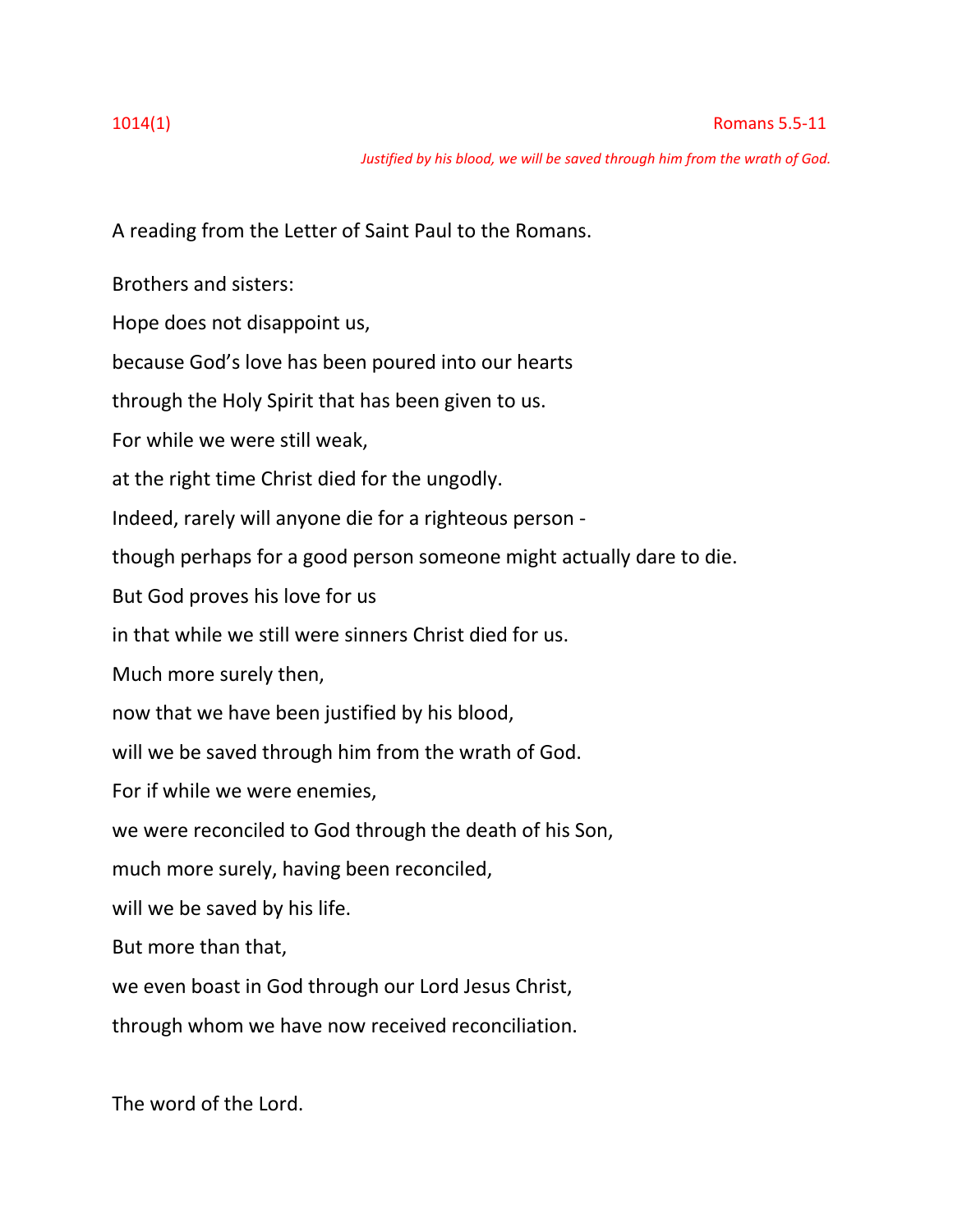### 1014(2) Romans 5.17-21

*Where sin increased, grace abounded all the more.*

A reading from letter of Saint Paul to the Romans.

If, because of the one man's trespass,

death exercised dominion through that one,

much more surely will those who receive the abundance of grace

and the free gift of righteousness

exercise dominion in life through the one man, Jesus Christ.

Therefore just as one man's trespass led to condemnation for all people,

so one man's act of righteousness

leads to justification and life for all people.

For just as by the one man's disobedience the many were made sinners,

so by the one man's obedience the many will be made righteous.

But law came in, with the result that the trespass multiplied;

but where sin increased, grace abounded all the more,

so that, just as sin exercised dominion in death,

so grace might also exercise dominion through justification

leading to eternal life through Jesus Christ our Lord.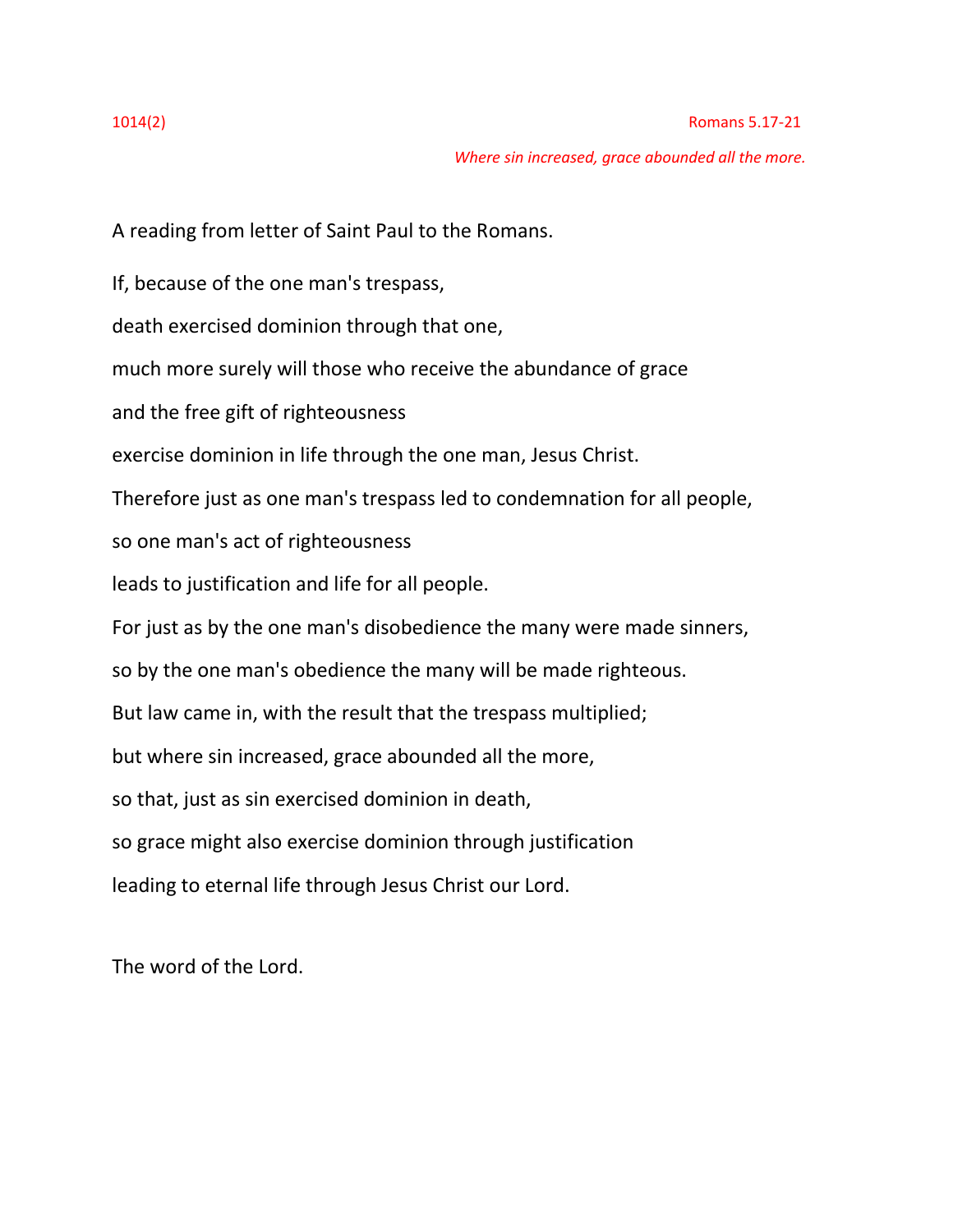### 1014(3) Romans 6: 3-9

*Let us walk in newness of life.*

A reading from Letter of Saint Paul to the Romans.

Brothers and sisters:

Do you not know that all of us who have been baptized into Christ Jesus were baptized into his death?

Therefore we have been buried with him by baptism into death,

so that, just as Christ was raised from the dead by the glory of the Father,

so we too might walk in newness of life.

For if we have been united with him in a death like his.

we will certainly be united with him in a resurrection like his.

We know that our old self was crucified with him

so that the body of sin might be destroyed,

and we might no longer be enslaved to sin.

For whoever has died is freed from sin.

But if we have died with Christ, we believe that we will also live with him.

We know that Christ, being raised from the dead, will never die again;

death no longer has dominion over him.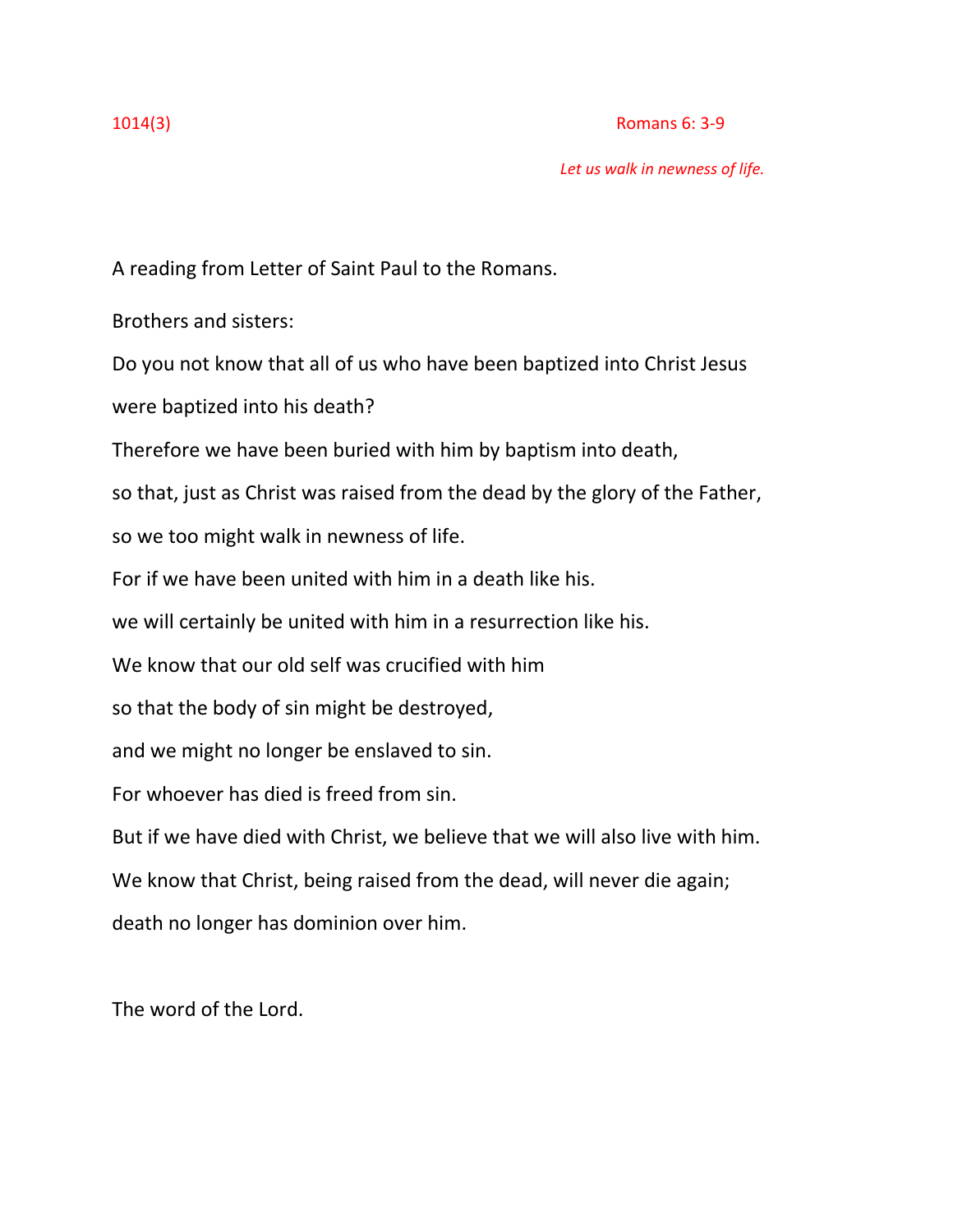A reading from the Letter of Saint Paul to the Romans.

Brothers and sisters:

Do you not know that all of us who have been baptized into Christ Jesus

were baptized into his death?

Therefore we have been buried with him by baptism into death,

so that, just as Christ was raised from the dead by the glory of the Father,

so we too might walk in newness of life.

But if we have died with Christ,

we believe that we will also live with him.

We know that Christ, being raised from the dead,

will never die again;

death no longer has dominion over him.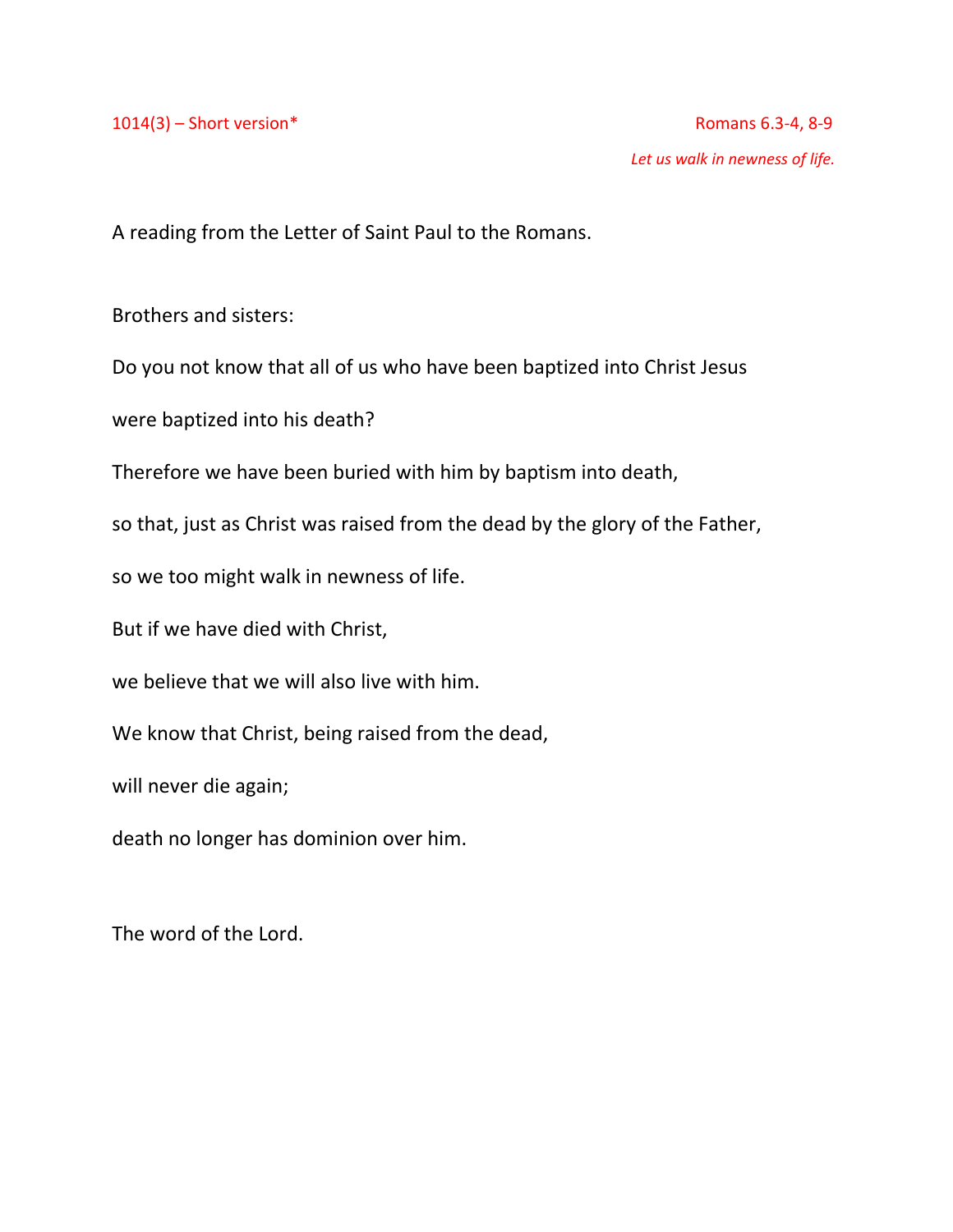# 1014(4) Romans 8.14-23

*We wait for the redemption of our bodies.*

A reading from the Letter of Saint Paul to the Romans.

Brothers and sisters:

All who are led by the Spirit of God are sons and daughters of God.

For you did not receive a spirit of slavery to fall back into fear,

but you have received a spirit of adoption to sonship.

When we cry, "Abba! Father!"

it is that very Spirit bearing witness with our spirit that we are children of God,

and if children, then heirs, heirs of God and joint heirs with Christ—

if, in fact, we suffer with him so that we may also be glorified with him.

I consider that the sufferings of this present time

are not worth comparing with the glory about to be revealed to us.

For the creation waits with eager longing

for the revealing of the children of God;

for the creation was subjected to futility,

not of its own will but by the will of the one who subjected it,

in hope that the creation itself

will be set free from its bondage to decay

and will obtain the freedom of the glory of the children of God.

We know that the whole creation has been groaning in labour pains until now;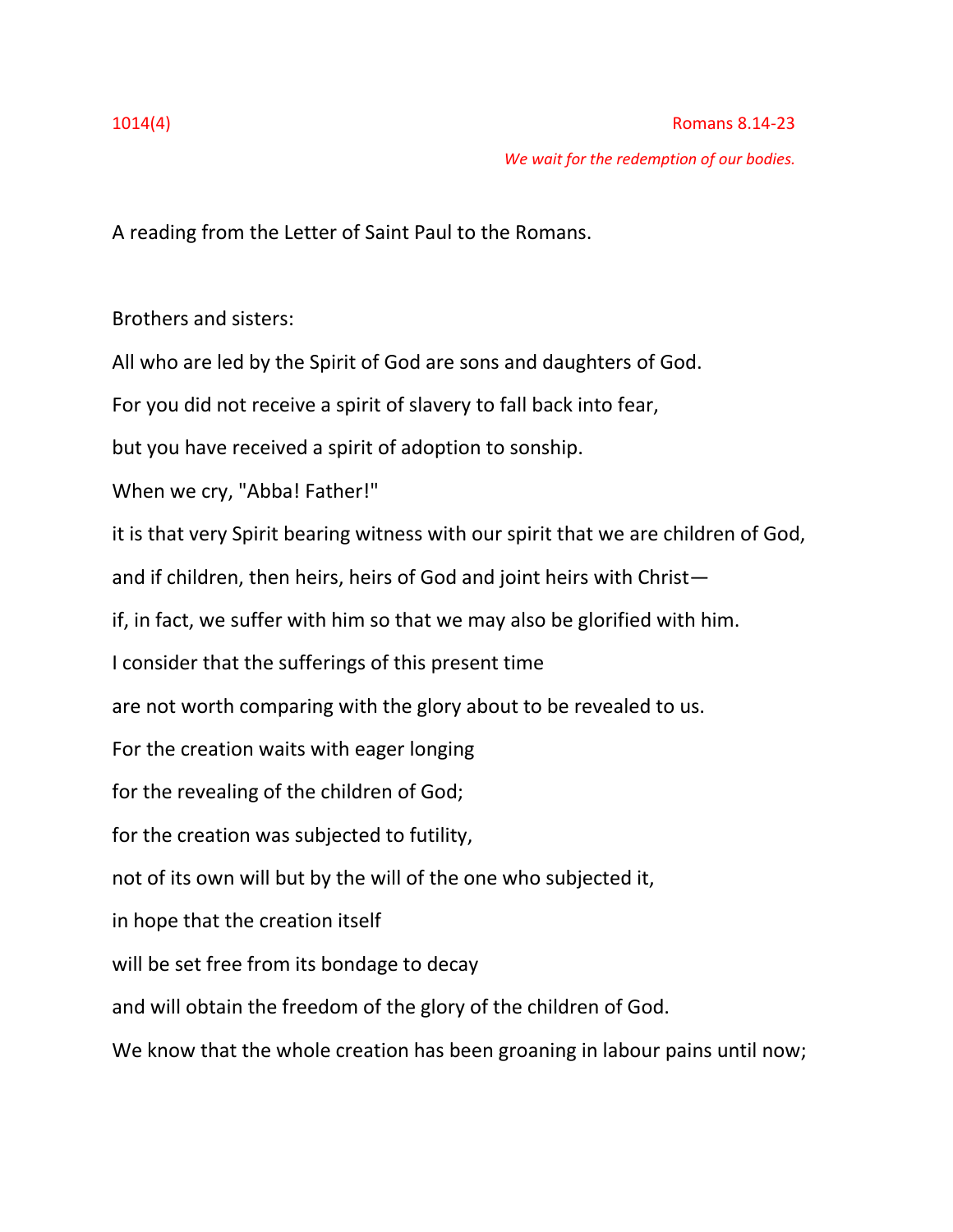and not only the creation,

but we ourselves, who have the first fruits of the Spirit, groan inwardly while we wait for adoption to sonship, the redemption of our bodies.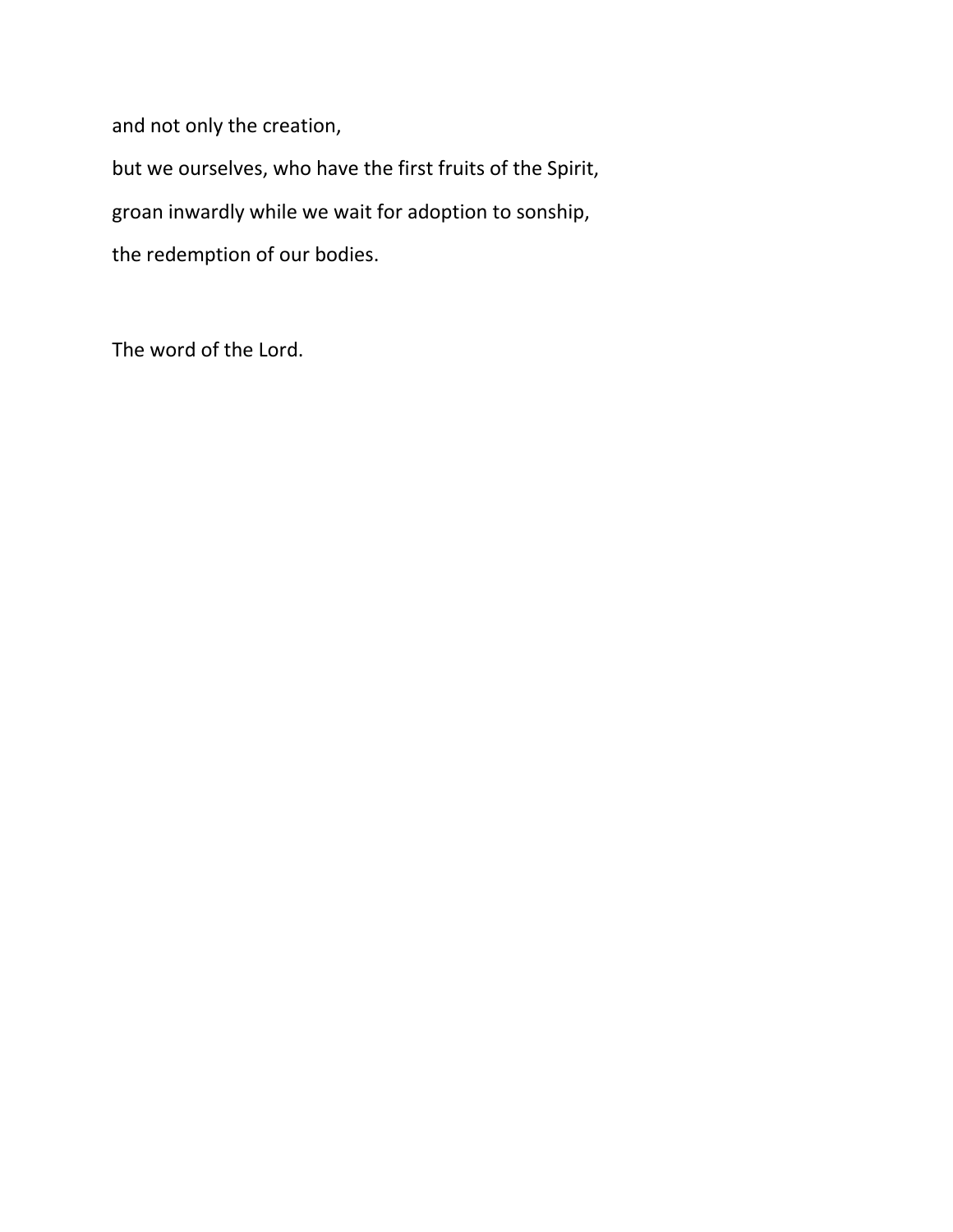# *Who will separate us from the love of Christ?*

A reading from the Letter of Saint Paul to the Romans.

Brothers and sisters:

If God is for us, who can be against us?

He who did not spare his own Son, but gave him up for all of us,

will he not with him also give us everything else?

Who will bring any charge against God's elect?

It is God who justifies. Who is to condemn? It is Christ Jesus, who died, yes, who was raised, who also is at the right hand of God,

who indeed intercedes for us.

What will separate us from the love of Christ?

Will hardship, or distress, or persecution,

or famine, or nakedness, or peril, or sword?

No, in all these things, we are more than conquerors

through him who loved us.

For I am convinced that neither death, nor life,

nor Angels, nor rulers,

nor things present, nor things to come, nor powers,

nor height, nor depth, nor anything else in all creation,

will be able to separate us from the love of God in Christ Jesus our Lord.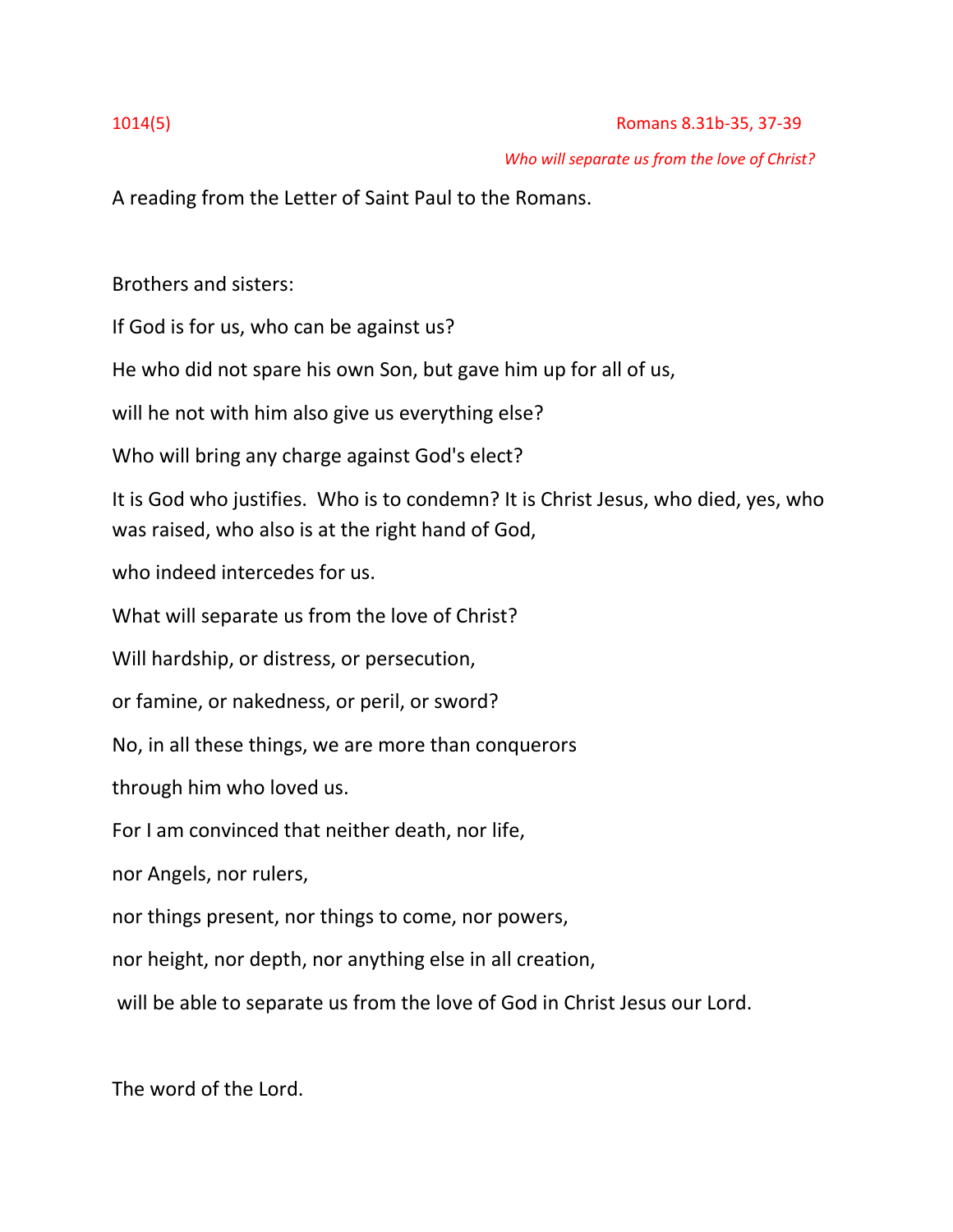*Whether we live or whether we die, we are the Lord's.*

A reading from the Letter of Saint Paul to the Romans.

Brothers and sisters:

We do not live to ourselves, and we do not die to ourselves.

If we live, we live to the Lord,

and if we die, we die to the Lord;

so then, whether we live or whether we die, we are the Lord's.

For to this end Christ died and lived again,

so that he might be Lord of both the dead and the living.

For we will all stand before the judgement seat of God.

For it is written,

"As I live, says the Lord,

every knee shall bow to me,

and every tongue shall give praise to God."

So then, each of us will be accountable to God.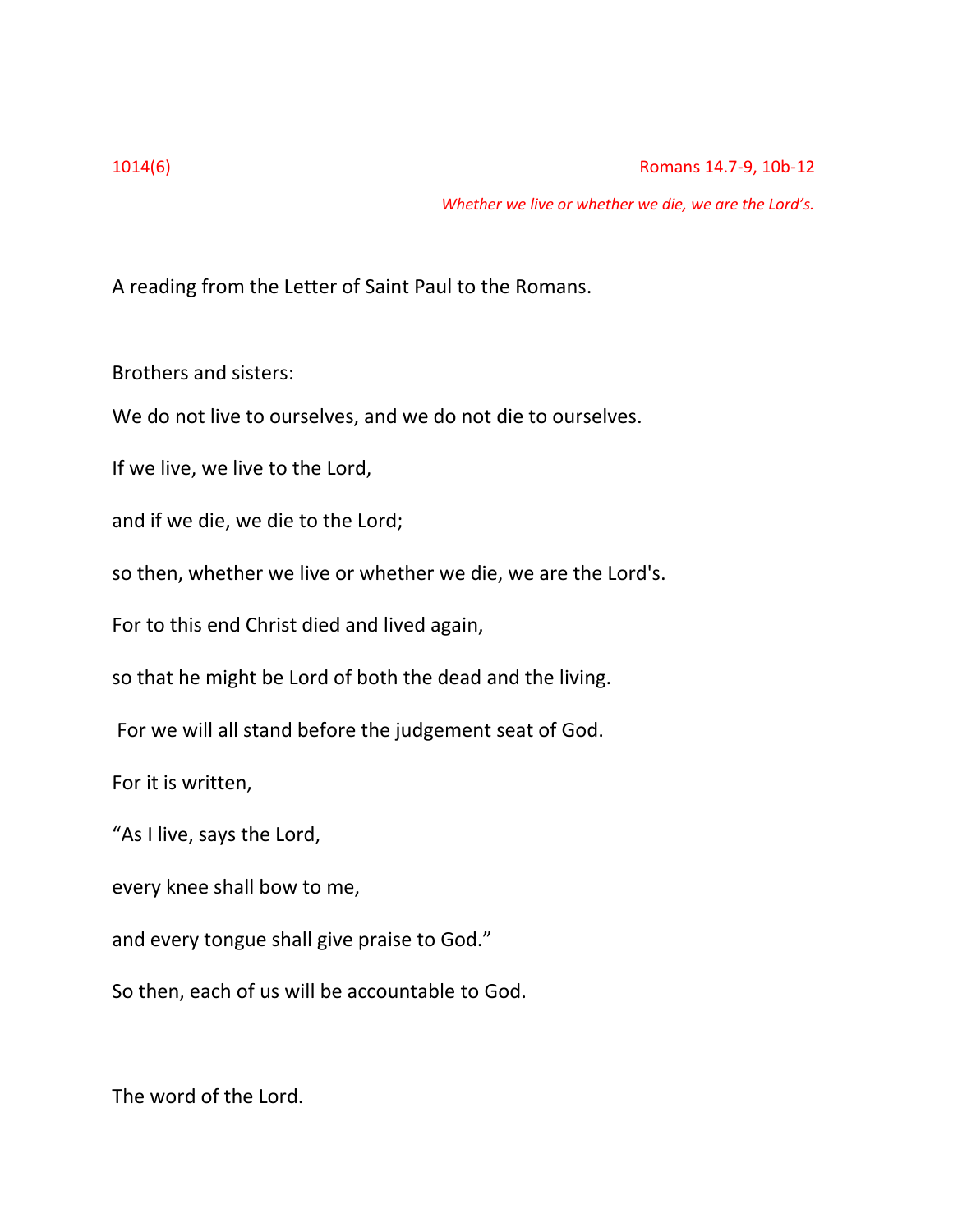*If for this life only we have hoped in Christ, we are of all people most to be pitied.*

A reading from the first Letter of Saint Paul to the Corinthians.

If Christ is proclaimed as raised from the dead,

How can some of you say there is no resurrection of the dead?

For if the dead are not raised,

Then Christ has not been raised.

If Christ has not been raised,

Your faith is futile, and you are still in your sins.

Then those also who have died in Christ have perished.

If for this life only we have hoped in Christ,

We are of all people most to be pitied.

But in fact Christ has been raised from the dead,

The first fruits of those who have fallen asleep.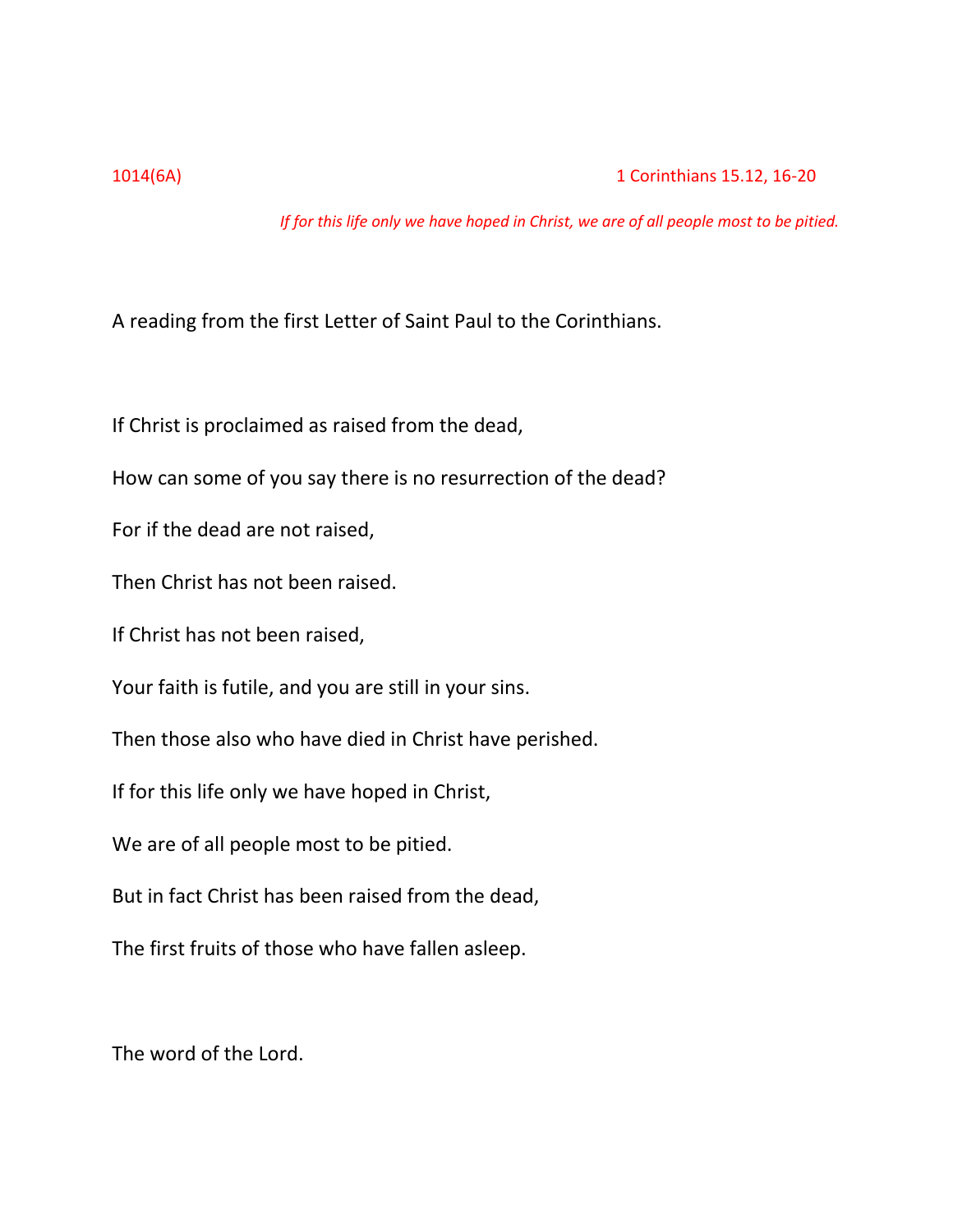A reading from the first Letter of Saint Paul to the Corinthians.

Brothers and sisters:

Christ has been raised from the dead,

the first fruits of those who have fallen asleep.

For since death came through a man,

the resurrection of the dead has also come through a man;

for as all die in Adam, so all will be made alive in Christ.

But each in his own order:

Christ the first fruits,

then at his coming those who belong to Christ.

Then comes the end,

when he hands over the kingdom to God the Father.

For he must reign until he has put all his enemies under his feet.

The last enemy to be destroyed is death.

For "God has put all things in subjection under his feet."

But when it says, "All things are put in subjection,"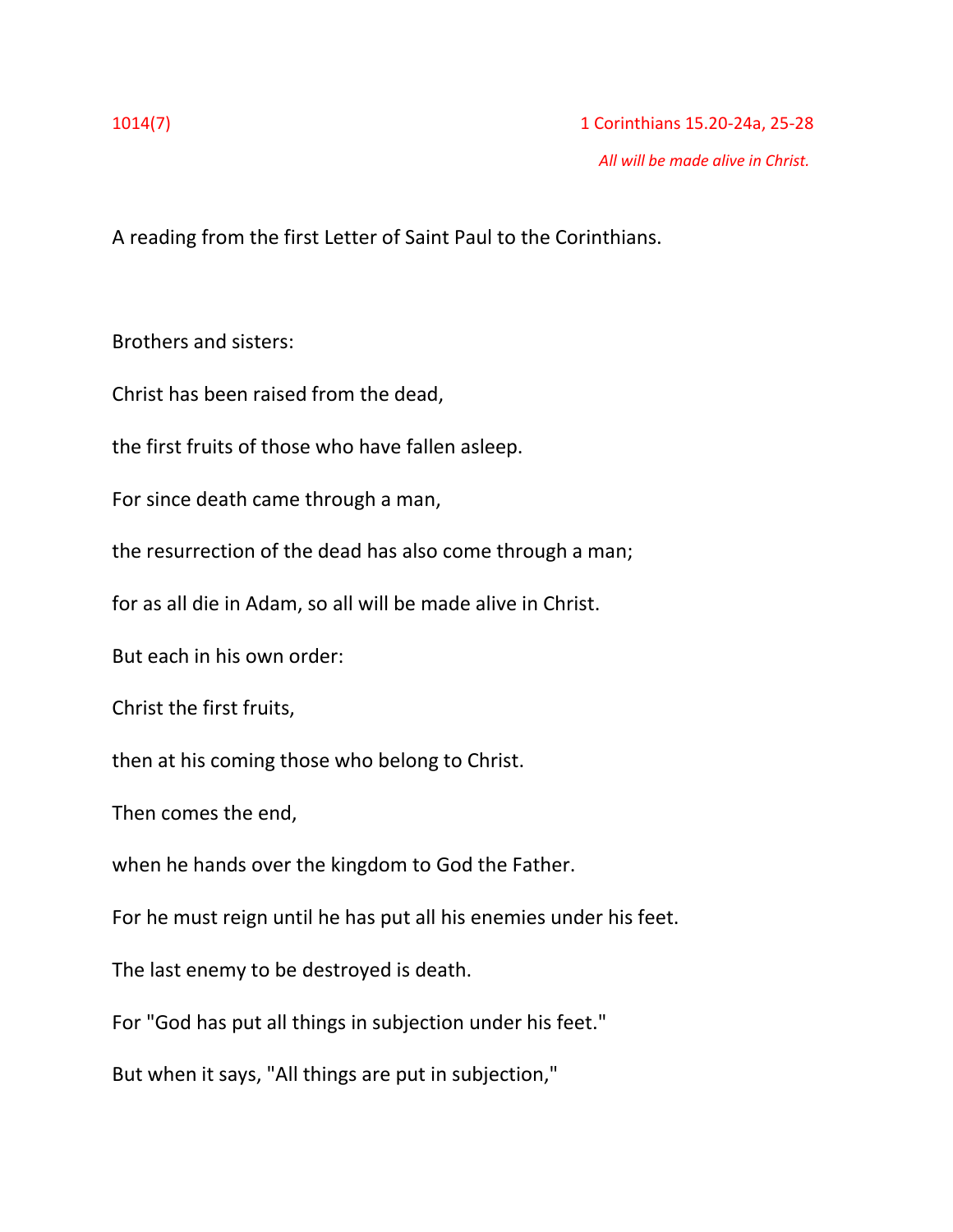it is plain that this does not include the one

who put all things in subjection under him.

When all things are subjected to him,

then the Son himself will also be subjected to the one who put all things in subjection under him,

so that God may be all in all.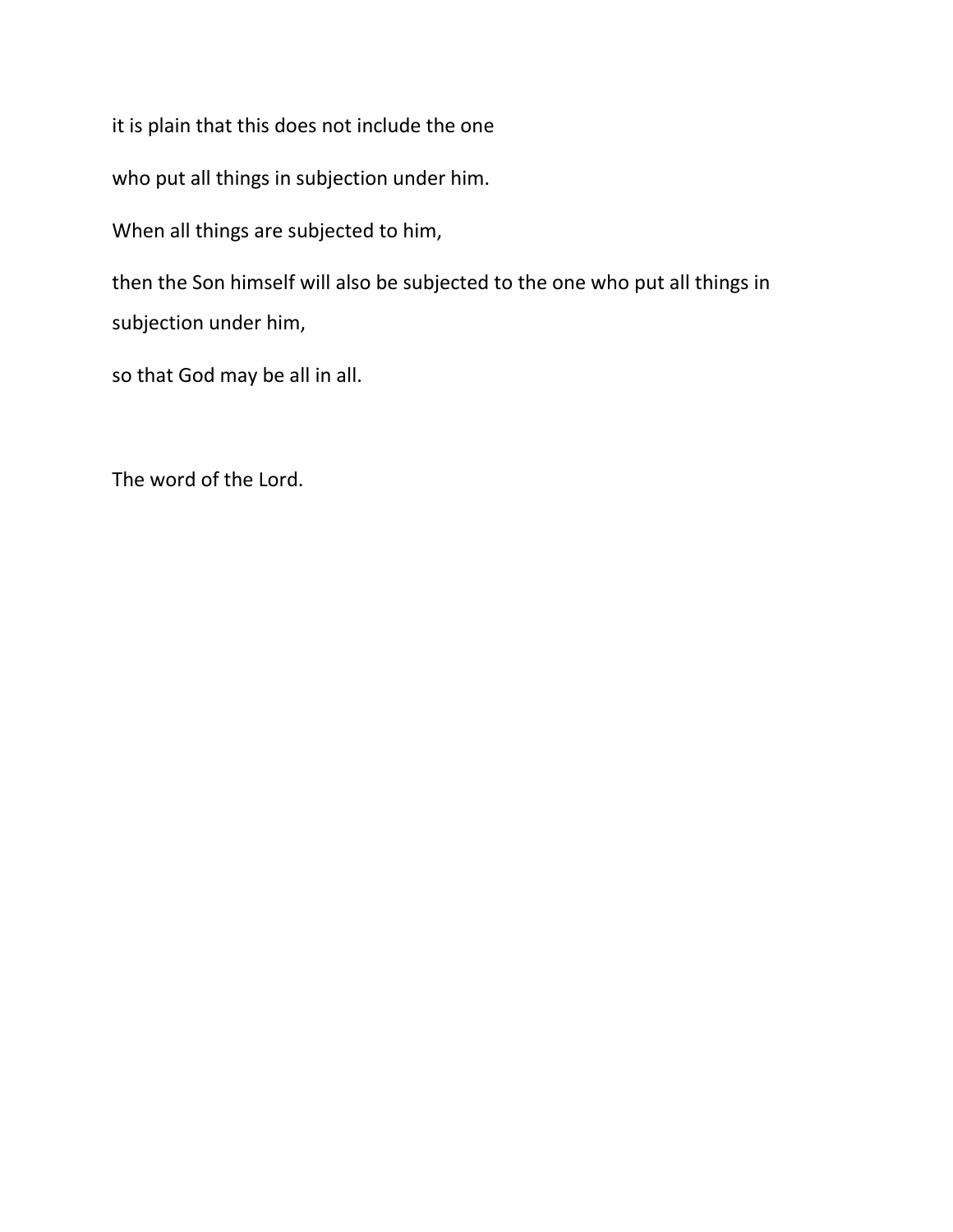1014(7) – Shorter version\* 1 Corinthians 15.20-24

*All will be made alive in Christ.*

A reading from the first Letter of Saint Paul to the Corinthians.

Brothers and sisters:

Christ has been raised from the dead,

the first fruits of those who have fallen asleep.

For since death came through a man,

the resurrection of the dead has also come through a man;

for as all die in Adam, so all will be made alive in Christ.

But each in his own order:

Christ the first fruits,

then at his coming those who belong to Christ.

Then comes the end,

when he hands over the kingdom to God the Father.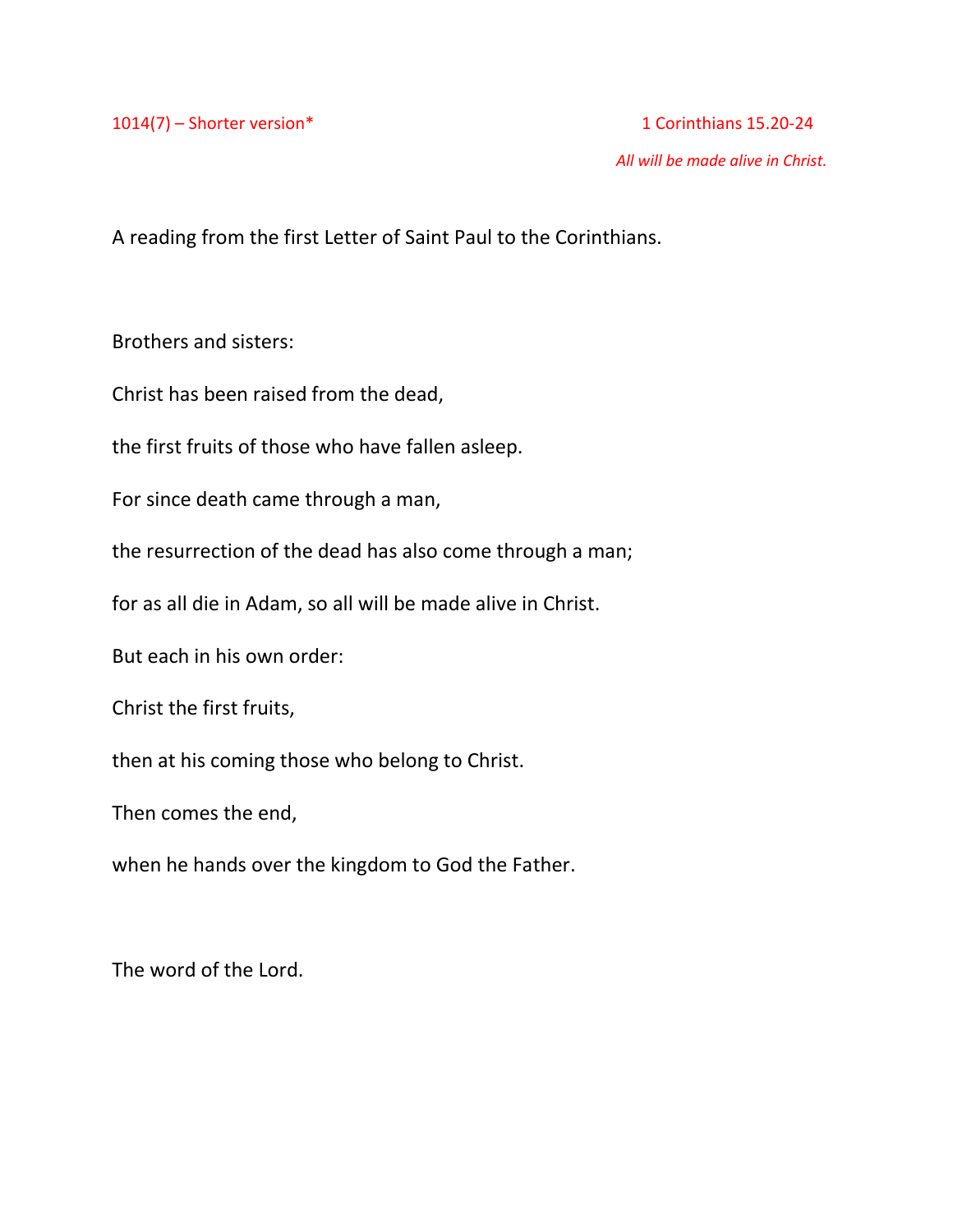# 1014(8) 1 Corinthians 15.51-57

### *Death has been swallowed up in victory.*

A reading from the first Letter of Saint Paul to the Corinthians.

Brothers and sisters:

Listen, I will tell you a mystery!

We will not all die, but we will all be changed,

in a moment, in the twinkling of an eye, at the last trumpet.

For the trumpet will sound, and the dead will be raised imperishable,

and we will be changed.

For this perishable body must put on imperishability,

and this mortal body must put on immortality.

When this perishable body puts on imperishability,

and this mortal body puts on immortality,

then the saying that is written will be fulfilled:

"Death has been swallowed up in victory.

Where, O death, is your victory? Where, O death, is your sting?"

The sting of death is sin, and the power of sin is the law.

But thanks be to God, who gives us the victory through our Lord Jesus Christ.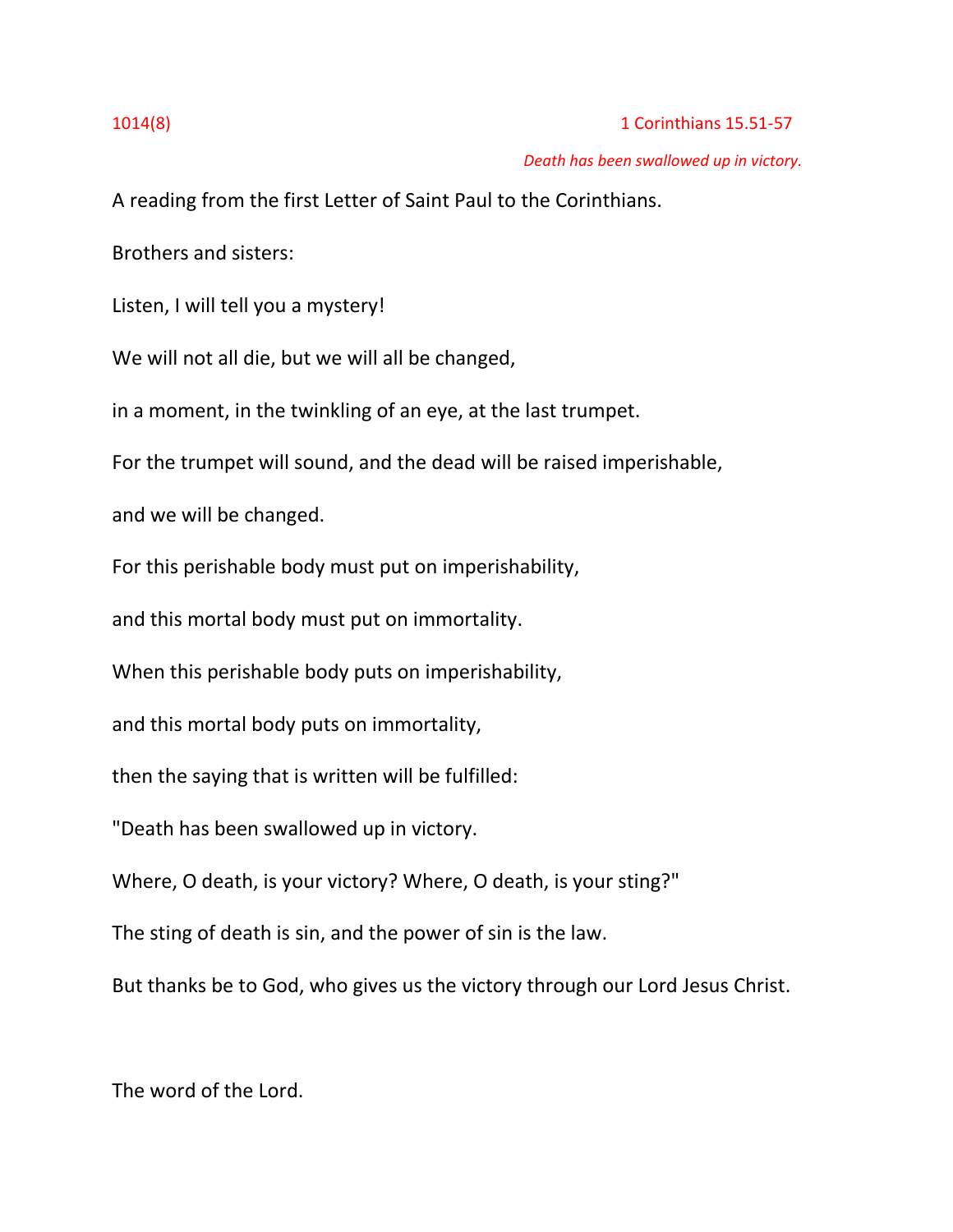# *What can be seen is temporary, but what cannot be seen is eternal.*

A reading from the second Letter of Saint Paul to the Corinthians.

Brothers and sisters:

We know that the one who raised the Lord Jesus

will raise us also with Jesus,

and will bring us with you into his presence.

Yes, everything is for your sake,

so that grace, as it extends to more and more people,

may increase thanksgiving, to the glory of God.

So we do not lose heart.

Even though our outer self is wasting away,

our inner self is being renewed day by day.

For this slight momentary affliction

is preparing us for an eternal weight of glory beyond all measure,

because we look not at what can be seen

but at what cannot be seen;

for what can be seen is temporary,

but what cannot be seen is eternal.

For we know that if the earthly tent we live in is destroyed,

We have a building from God, a house not made with hands,

eternal in the heavens.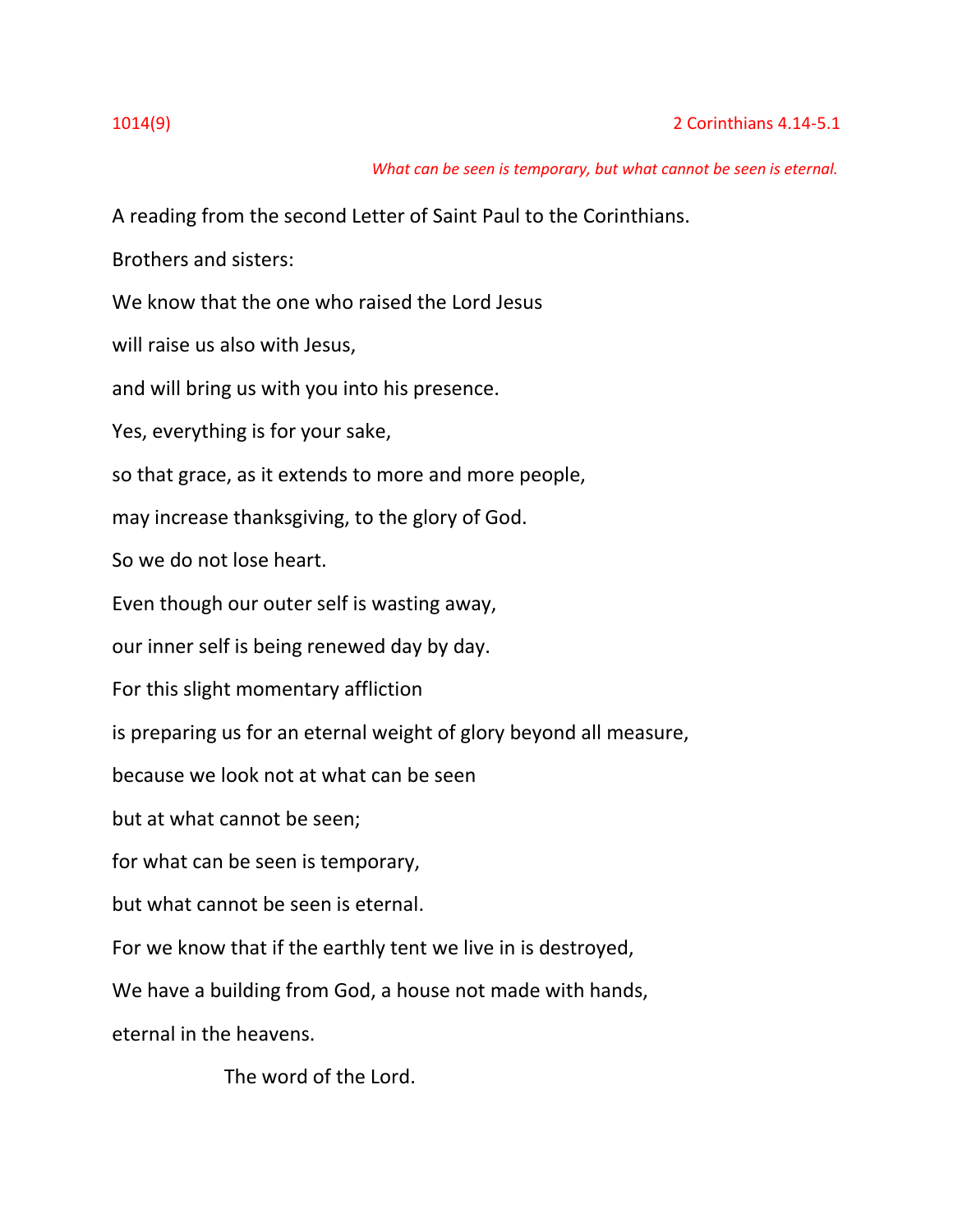### *We have a house eternal in the heavens.*

A reading from the second Letter of Saint Paul to the Corinthians.

For we know that if the earthly tent we live in is destroyed,

we have a building from God,

a house not made with hands, eternal in the heavens.

So we are always confident,

even though we know that while we are at home in the body

we are away from the Lord—

for we walk by faith, not by sight.

Yes, we do have confidence,

and we would rather be away from the body and at home with the Lord.

So whether we are at home or away,

we make it our aim to please him.

For all of us must appear before the judgment seat of Christ,

so that each may receive recompense

for what he or she has done in the body, whether good or evil.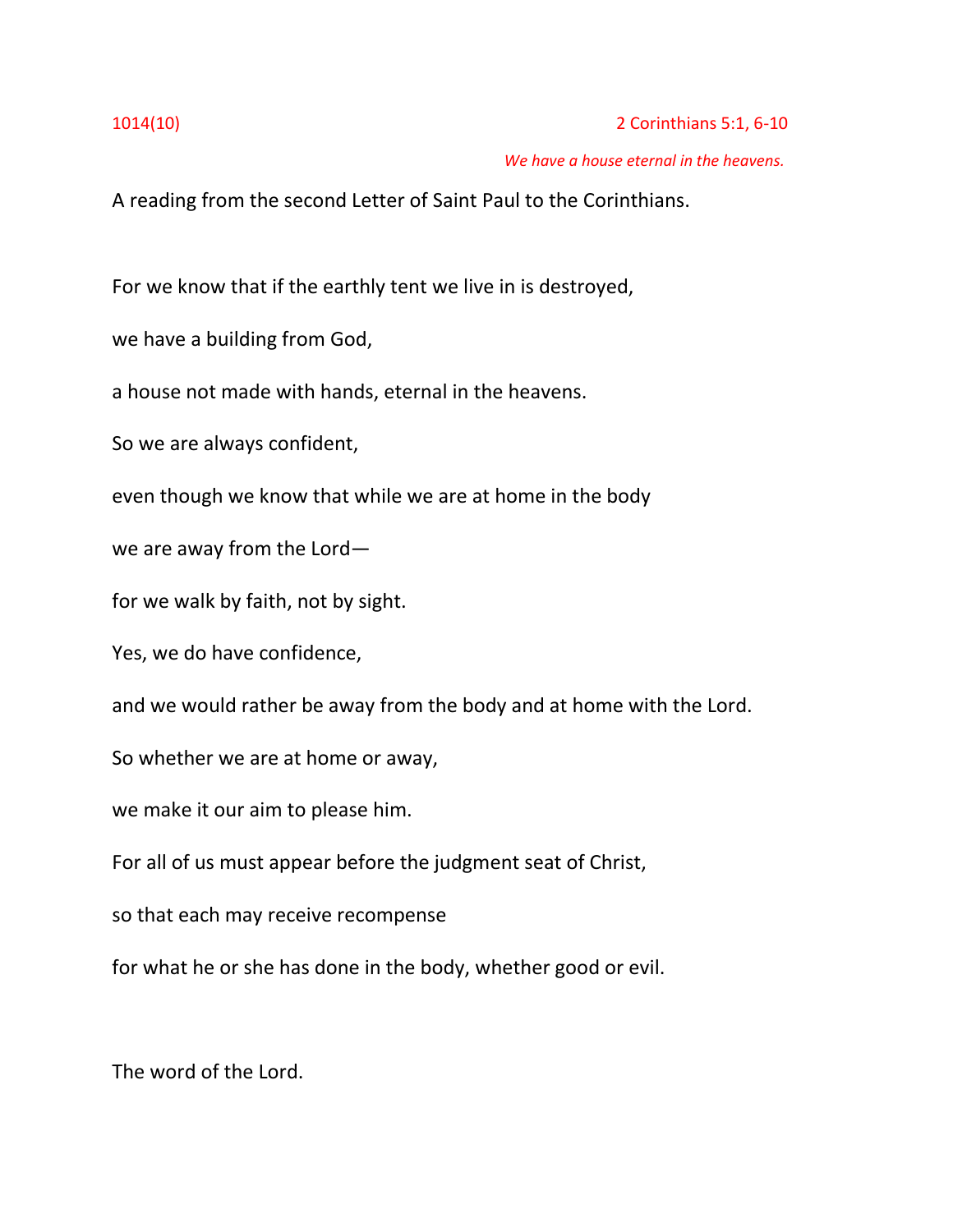### 1014(11) Philippians 3.20-21

 *He will transform the body of our humiliation that it may be conformed to the body of his glory.*

A reading from the Letter of Saint Paul to the Philippians.

Brothers and sisters:

Our citizenship is in heaven,

and it is from there that we are expecting a Saviour,

the Lord Jesus Christ.

He will transform the body of our humiliation

that it may be conformed to the body of his glory,

by the power that also enables him

to make all things subject to himself.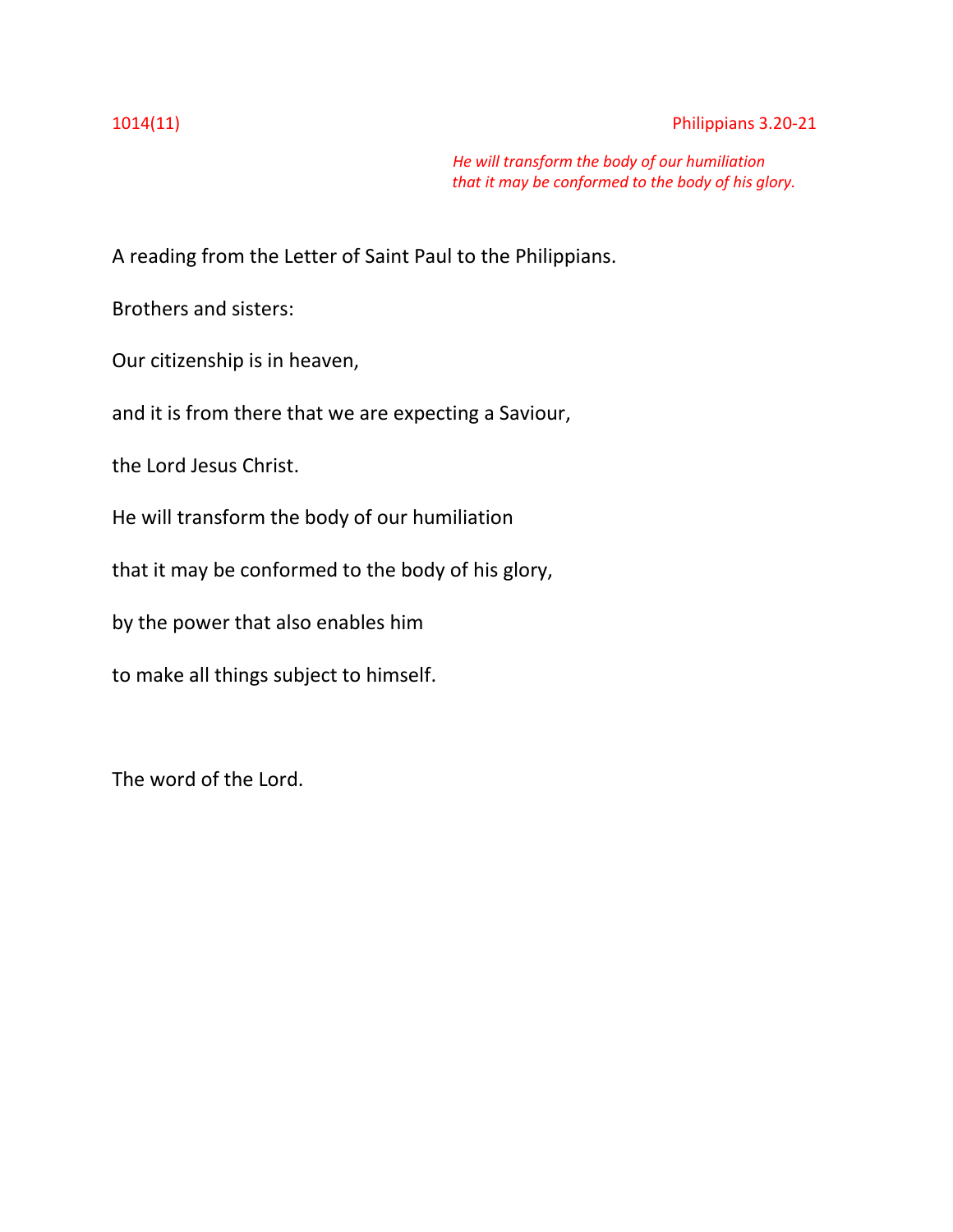A reading from the first Letter of Saint Paul to the Thessalonians.

We do not want you to be uninformed, brothers and sisters,

about those who have died,

so that you may not grieve as others do who have no hope.

For since we believe that Jesus died and rose again,

even so, through Jesus, God will bring with him those who have died.

For this we declare to you by the word of the Lord, that we who are alive,

who are left until the coming of the Lord,

will by no means precede those who have died.

For the Lord himself, with a cry of command,

with the Archangel's call and with the sound of God's trumpet,

will descend from heaven, and the dead in Christ will rise first.

Then we who are alive, who are left,

will be caught up in the clouds

together with them to meet the Lord in the air;

and so we will be with the Lord forever.

Therefore encourage one another with these words.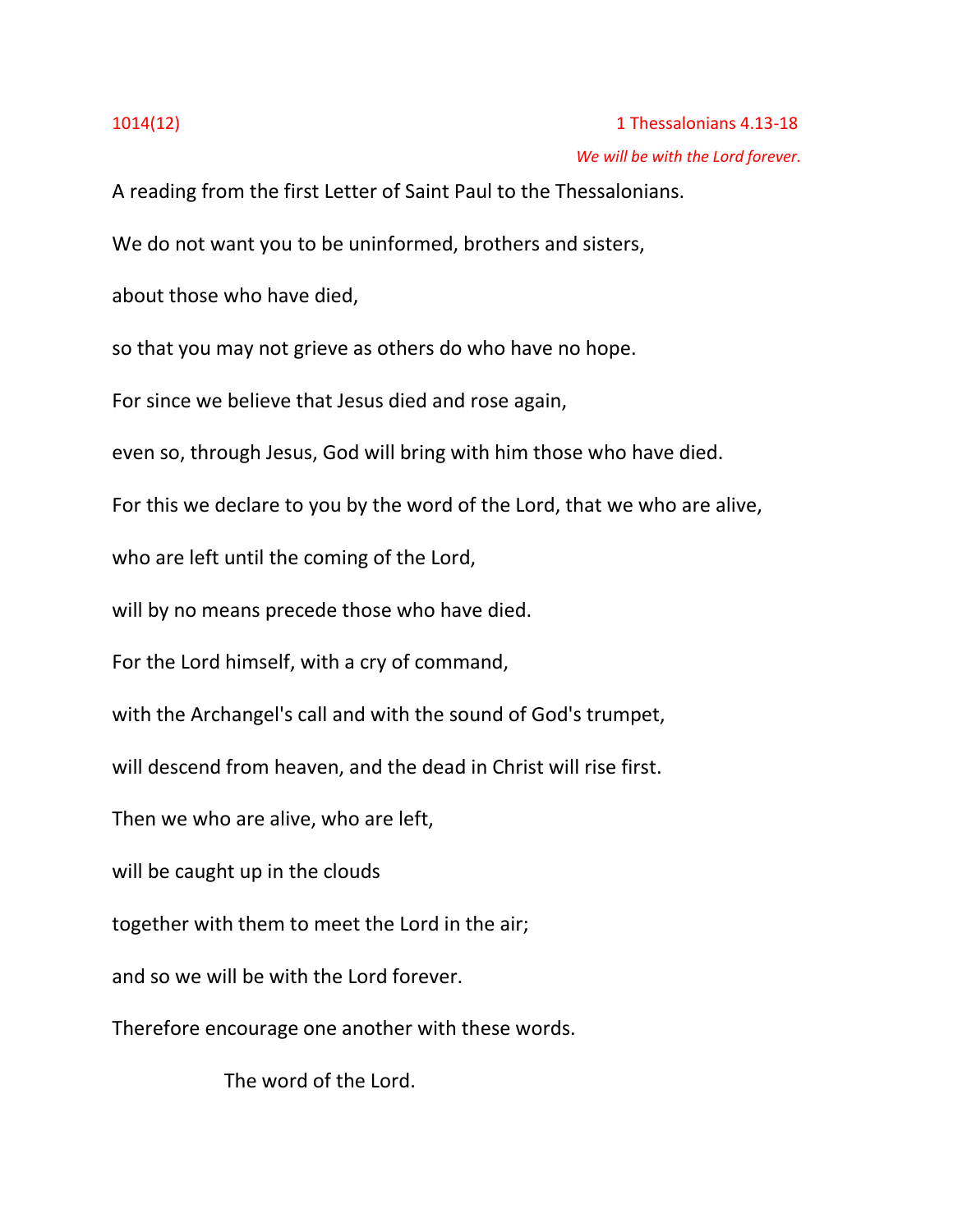# 1014(13) 2 Timothy 2.8-13

 *If we have died with him, we will also live with him.*

A reading from the second Letter of Saint Paul to Timothy.

Beloved:

Remember Jesus Christ,

raised from the dead, a descendant of David--

that is my Gospel,

for which I suffer hardship,

even to the point of being chained like a criminal.

But the word of God is not chained.

Therefore I endure everything for the sake of the elect,

so that they may also obtain the salvation that is in Christ Jesus,

with eternal glory.

The saying is sure:

If we have died with him, we will also live with him.

if we endure, we will also reign with him;

if we deny him, he will also deny us;

if we are faithless, he remains faithful—

for he cannot deny himself.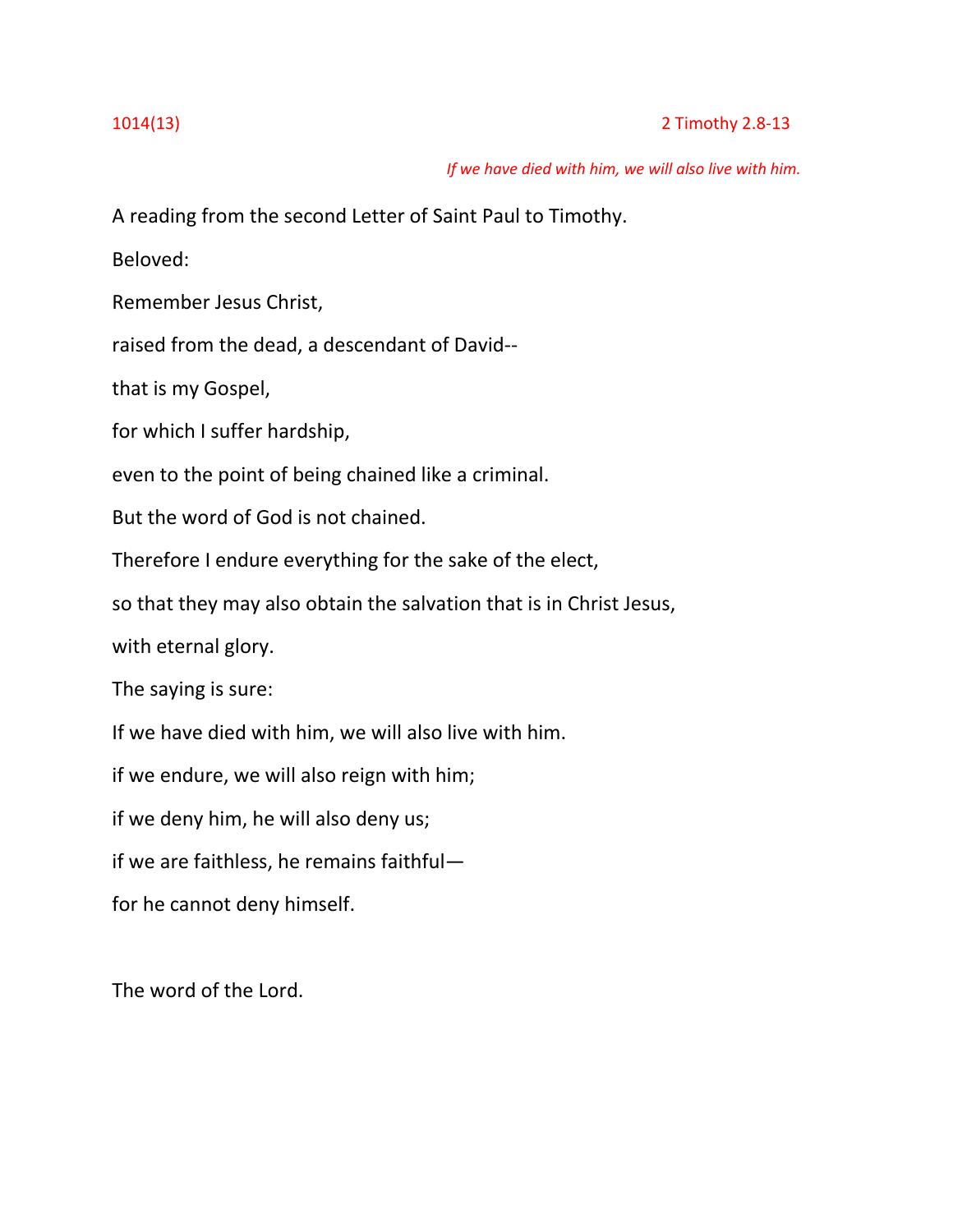# 1014(13A) 2 Timothy 4.6-8

*There is reserved for me the crown of righteousness.*

A reading from the second Letter of Saint Paul to Timothy.

Beloved:

I am already being poured out as a libation,

and the time of my departure has come.

I have fought the good fight,

I have finished the race,

I have kept the faith.

From now on

there is reserved for me the crown of righteousness,

which the Lord, the righteous judge,

will give me on that day,

and not only to me but also to all who have

longed for his appearing.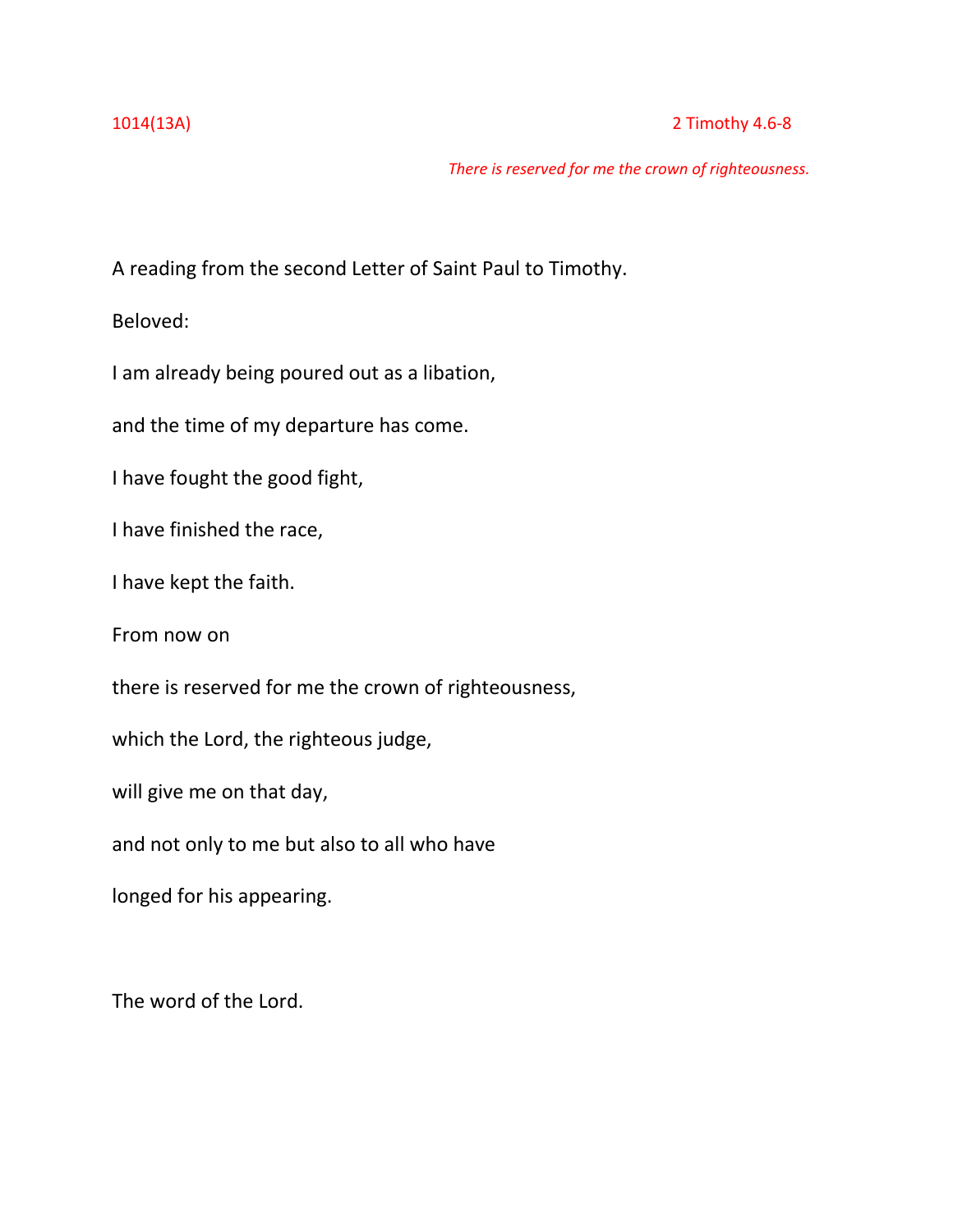*God has given us a birth into an inheritance that is imperishable, undefiled, and unfading.*

A reading from the first Letter of Saint Peter.

Blessed be the God and Father of our Lord Jesus Christ!

By his great mercy he has given us a new birth into a living hope

through the resurrection of Jesus Christ from the dead:

a birth into an inheritance

that is imperishable, undefiled, and unfading,

kept in heaven for you,

who are being protected by the power of God through faith

for a salvation ready to be revealed in the last time.

In this you rejoice,

even if now for a little while

you have had to suffer various trials,

so that the genuineness of your faith –

being more precious than gold that,

though perishable, is tested by fire—

may be found to result in praise and glory and honour

when Jesus Christ is revealed.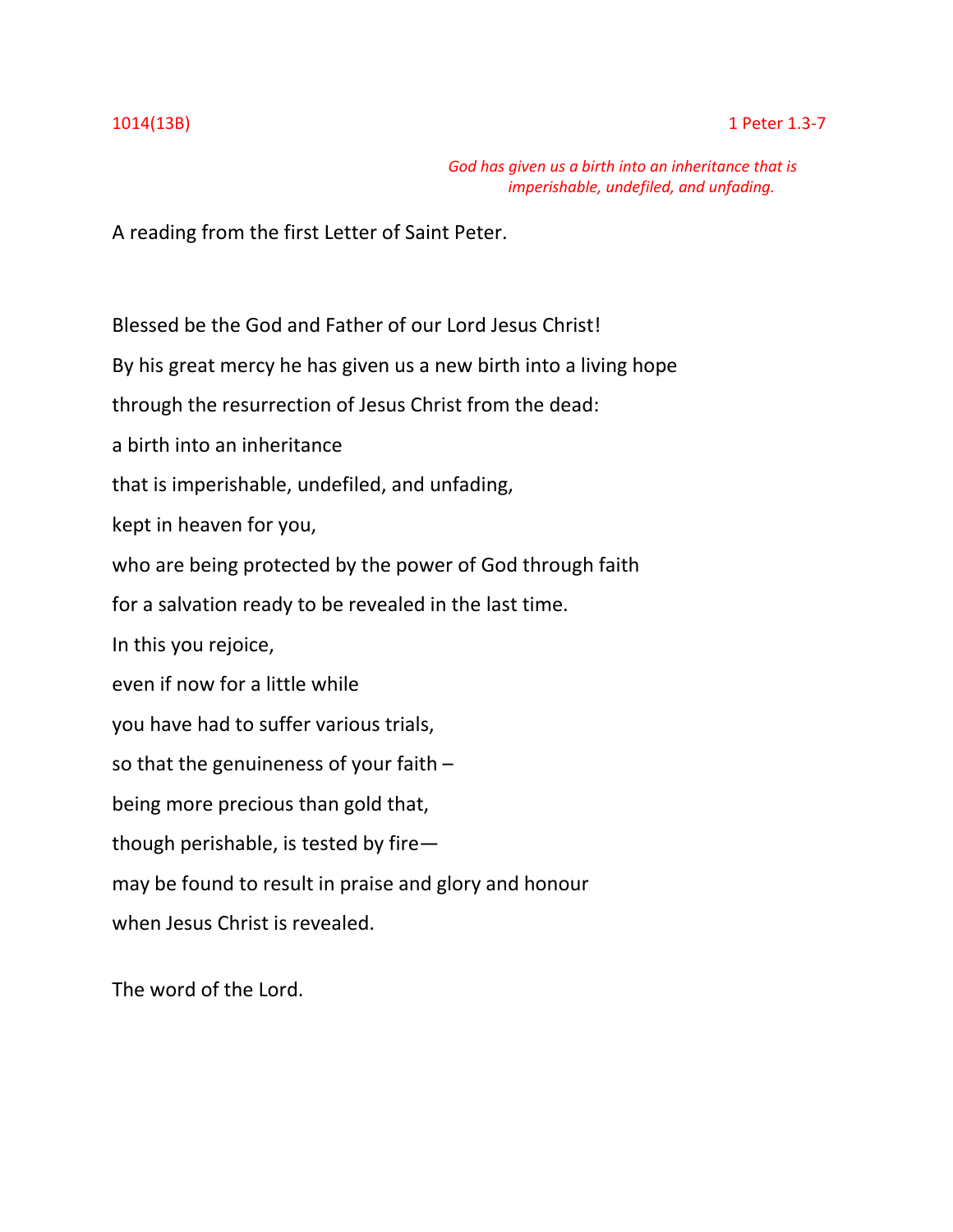A reading from the first Letter of Saint John.

Beloved:

See what love the Father has given us, That we should be called children of God; and that is what we are. The reason the world does not know us is that it did not know him. Beloved, we are God's children now; what we will be has not yet been revealed. What we do know is this: when he is revealed, we will be like him, for we will see him as he is.